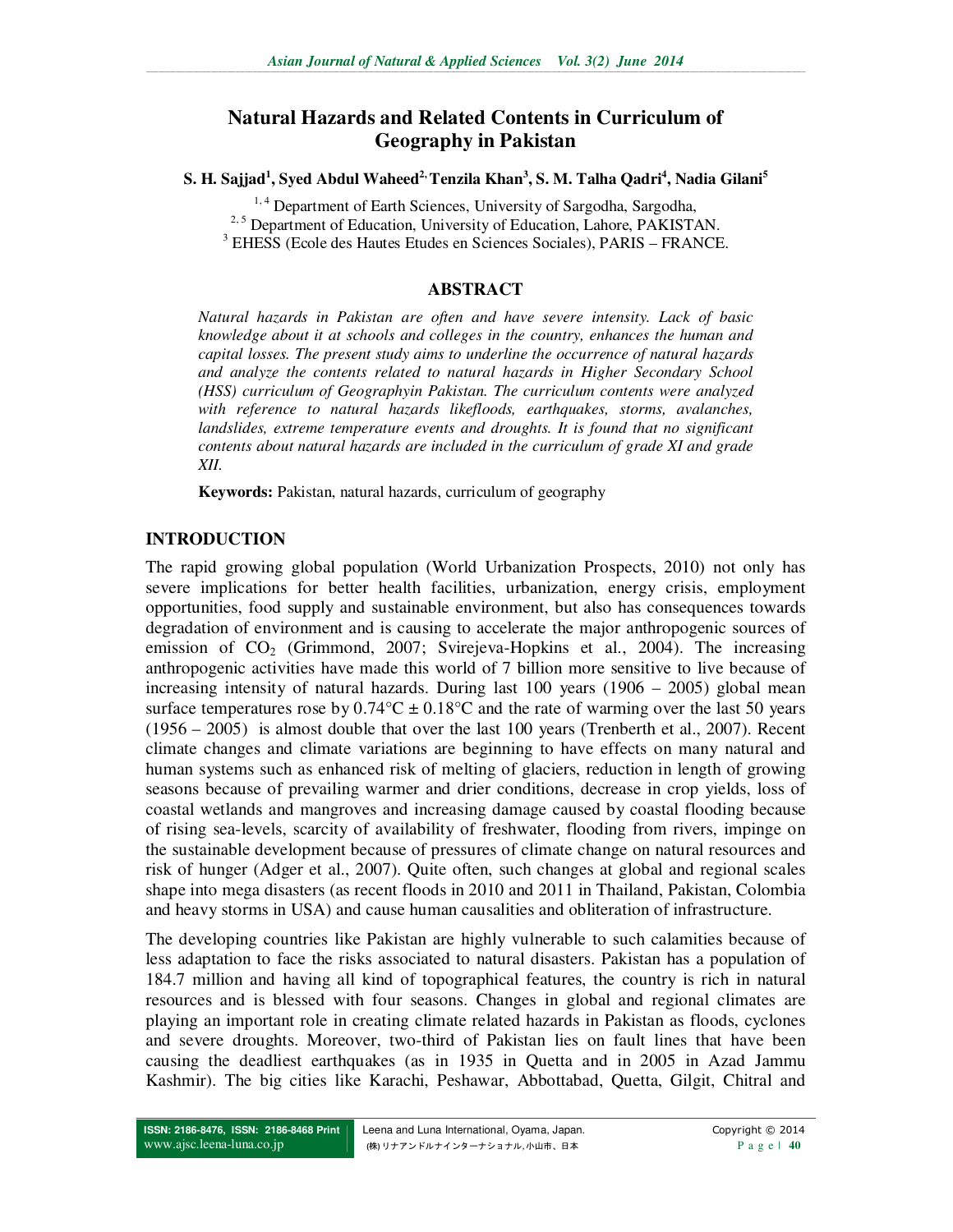Islamabad are also located on the fault line zones and are highly vulnerable to any seismic activity in future (The Nation, 2008).

Academic curriculum of any country plays a pivotal role in socio-economical and scientific development of that country. Many countries of the world have emphasized the teaching of Geography as a compulsory subject at Secondary to Higher Secondary School (HSS) level. Some countries like India have introduced Natural Hazards and Disaster Management as a separate subject at HSS level (Central Board of Secondary Education, India, 2003; 2005; 2006) and in some countries; the contents of Naturals hazards/disasters are included in textbooks of Geography. The sole objective of all these countries is to educate the young generations about natural hazards, its causes, effects and strategies to reduce its effects. Unfortunately, in Pakistan, the literacy<sup>i</sup> rate is around 50 per cent only and Geography as a subject is not compulsory part of education system. It is adopted as an optional subject at Secondary and  $HSS<sup>ii</sup>$  level. According to an estimate only 2 to 5 percent of students optGeography as a subject at intermediate level and in colleges located in rural areas, this percentage is even less.

The objective of the present study is to analyze the contents related to natural hazards and disaster management in the curriculumof Geography of HSS.The literature review suggests that natural hazards are mainly classified into floods, earthquakes, storms, avalanches, landslides, extreme temperature events and droughts, which we include in this work. The curriculum document of HSS Geography was obtained and analyzed with reference to these categories.

In second part of the article, details of major naturalhazards and resulted disaster's effects are given. Part three is describing the analysis of natural hazard's related contents in HSS Geography curriculumand in last section; discussion and conclusion of the study are given.

#### **Natural Hazards in Pakistan**

Pakistan is susceptible to varied natural havocs, the reason being climate of the country and its location in a region that is much vulnerable to these calamities. Diverse range of terrain of Pakistan, its unstable geo-physical characteristics, and global warming along with lack of disaster-control infrastructure, growing number of residents on flood plains, absence of disasters related knowledge and preparedness are the root causes of amplified calamities in Pakistan. Floods, earthquakes, cyclones, droughts and landslides of unpredictable intensity and frequency, causing substantial life and property fatalities, are not alien phenomena for country. Till present, Pakistan has faced floods almost every year because, in summer, torrential monsoon rains and melting snow on mountains in North of Pakistan make the rivers distend their banks while at the same time country recurrently has experienced earthquakes in varying intensity as well. In addition, ferocious cyclones are not vey uncommon in the coastal areas of Pakistan.

The unimpeded and vicious water flow from denuded hill sides, because of deforestation, exacerbates the intensity of avalanche in lower Himalayas. In 1999-2000, drought in Balochistan that lasted over 10 months, affected about 2.2 million people and led 143 deaths, mostly because of dehydration. Millions of livestock perished over this period. In 2005, a 7.6 Richter scale earthquake in Northern areas of the country caused 73,338 deaths and massive property losses while in early July 2007, cyclone Yemen that triggered flash floods caused 730 deaths and decay of two million animals. It left 350,000 people displaced and 1.5 million

 $\overline{a}$ 

<sup>&</sup>lt;sup>i</sup> In Pakistan, the person who can read and write is considered as literate.

<sup>&</sup>lt;sup>ii</sup>Intermediate/Higher secondary school level studies in Pakistan start from 1st year of college education at an average age of 15 to 17 years.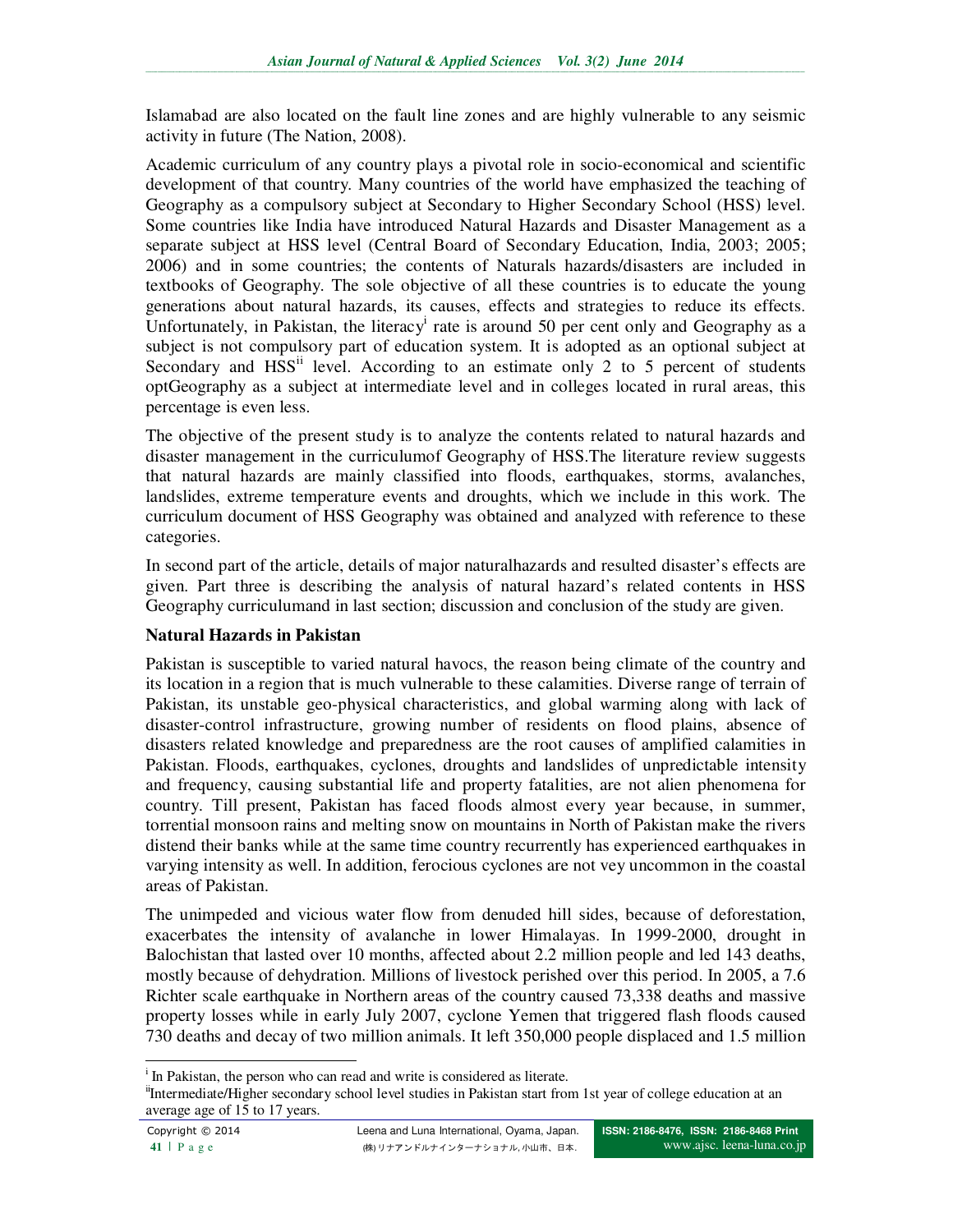affected. In 2010, the monsoon tearing through the prodigious mountainous range in Khyber-Pukhtunkhwa caused the worst devastating and disastrous floods in the history of Pakistan. Unprecedented magnitude of the catastrophe caused more than 20 million people displaced and left another 1,985 dead. Heavy rains made Indus River 15 miles wide, some 25 times broader than normal. About 1.7 million acres of farmland were devastated in the floodravaged areas of Sindh and Punjab provinces. The people who could manage to escape from the deadly jaws of raged waters were crammed either in temporary shelters or in stuffed and swarming government buildings (EM-DAT, 2012). The total number of affected people exceeded the combined total of individuals affected by the 2004 Indian Ocean tsunami, the 2005 Kashmir earthquake and the 2010 Haiti earthquake ( Pakistan Floods 2010: The DEC Real-Time Evaluation Report).



Figure 1: Number of natural disaster events in Pakistan since 1900. Data source: EM-DAT: The OFDA/CRED International Disaster Data base andUnited Nation Office for the Coordination of Humanitarian Affairs (OCHA) [\*except data of drought].





Figure 1 shows that the frequency of floods in Pakistan is the highest followed by the earthquakes, cyclones and land movement. The most awful aspect of these tragedies in a developing country like Pakistan has always been the derisory evacuation notice, destructions of infrastructure needed by relief agencies, and unavailability of transportation, which play their role in worsening the situation by making evacuation of affected masses relatively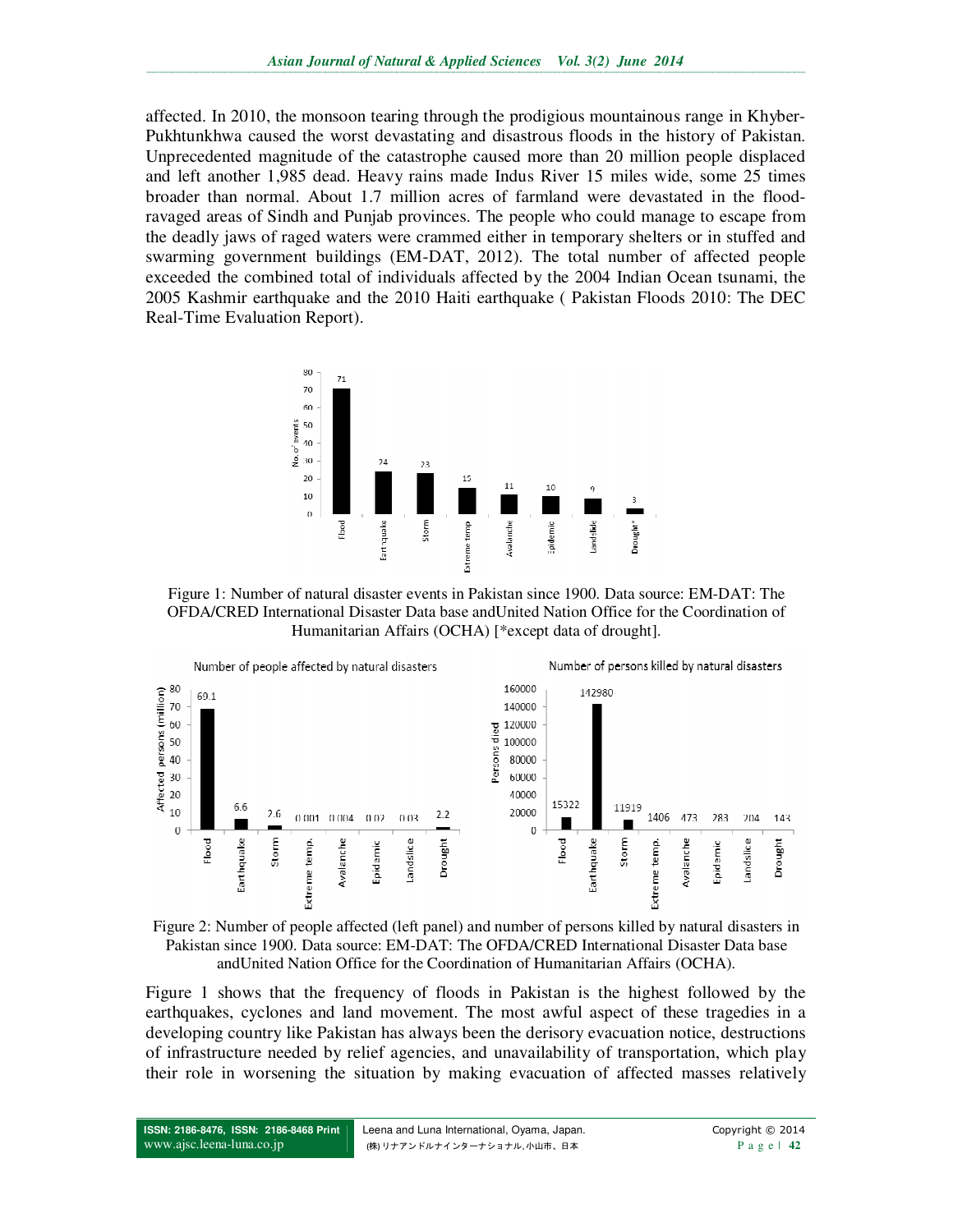complicated and thus leaving deep scars on communities. As a result, millions of people have to endure traumatic experiences in face of loss of their abodes, roads, bridges, crops, livestock and source of livelihood. Those, who succeed in making out of death, are forced by circumstances to live with epidemics without access to sufficient food, water, and medicine supply. According to the available data, in total the natural disasters caused 172,730 deaths in Pakistan since 1900. Figure 2 highlights the affected people and death casualties by the natural disasters. It shows that the floods have affected about 69.1 millions of people followed by earthquakes and storms by 6.6 and 2.6 million, respectively. While, the death causalities by earthquakes are the highest than floods and storms.

Keeping in view the aspects of natural hazards, now arises the question how can we slow down, and ultimately overturn the tendency of mounting likely debacles and potential probability of hazards worldwide and specifically in case of Pakistan? Among other possible solutions that include development of satellite-activated early warning systems to elevated ground, Pakistan needs an amalgam of technology, preparedness and proper disaster planning to deal with any future natural disaster (Memon, 2011). Generating responsiveness and awareness in common masses about the natural calamities, and training on how to deal with catastrophes is like lessening the misery, vulnerability and suffering of victims. Curriculum of any country is an important vehicle that can best serve in this regard.

#### **Natural Hazards' Related Contents in HSS Curriculum**

National Education Policy argues that Pakistan has gone through serious emergencyconditions in current years causing human and infrastructure losses on a large scale, the most significant being the earthquake of October 2005. In view of this fact, one of the suggested actions in the policy was that "curriculum, especially of Social Studies, Geography, Languages, and Literacy shall include themes on emergencies, natural disasters and trauma management based on latest international best practices and shall also include information about response to an emergency or disaster" (Government of Pakistan, 2009a, p. 40). For the implementation of the policy action, Curriculum Wing of Ministry of Education, Government of Pakistan provides the services for the preparation of Schemes of Studies (from Class I to class XII), development of curricula, review and approval in consultation through representatives of provincial departments of education and Curriculum Research and Development Centers (Government of Pakistan, 2009b).

Curriculum revision has not been a practice undertaken on regular intervals in Pakistan (Waheed, 2011). In 2005 – 2006, secondary and higher secondary school curriculum of all classes and subjects went through a widespreadimprovement. Thus, "the Curriculum Wing reviewed the scheme of studies, followed by the revision of curricula for 25 core subjects (from classes I to XII), which was notified in year 2006" (Jamil, 2009, p. 4). Although it has developed and finalized the curriculum of Geography for grade VI to VIII (without having any contents about natural hazards), yet it requires to revise the curriculum in order to include natural hazardscontentsfor HSS Geography curriculum which was developed eleven years ago (Punjab Textbook Board, 2011a; 2011b).

The curriculum content of grade  $X1^{iii}$  'Physical Geography' consists of 9 chapters addressing issues regarding : (1) Geography: Definition, branches, scope and importance; (2) Physical geography and its components; (3) Classification of Rocks; (4) Major Landforms; (5) Weathering and its types; (6) Agents of weathering and denudation; (7) Ocean and their Movement; (8) The atmosphere; and (9) Physical environment and Man. The contents of these chapters only contain the basic knowledge of Geography but the occurrences and events

 $\overline{a}$ iii The average age of the students at Grade XI is normally from 15 to 16 years.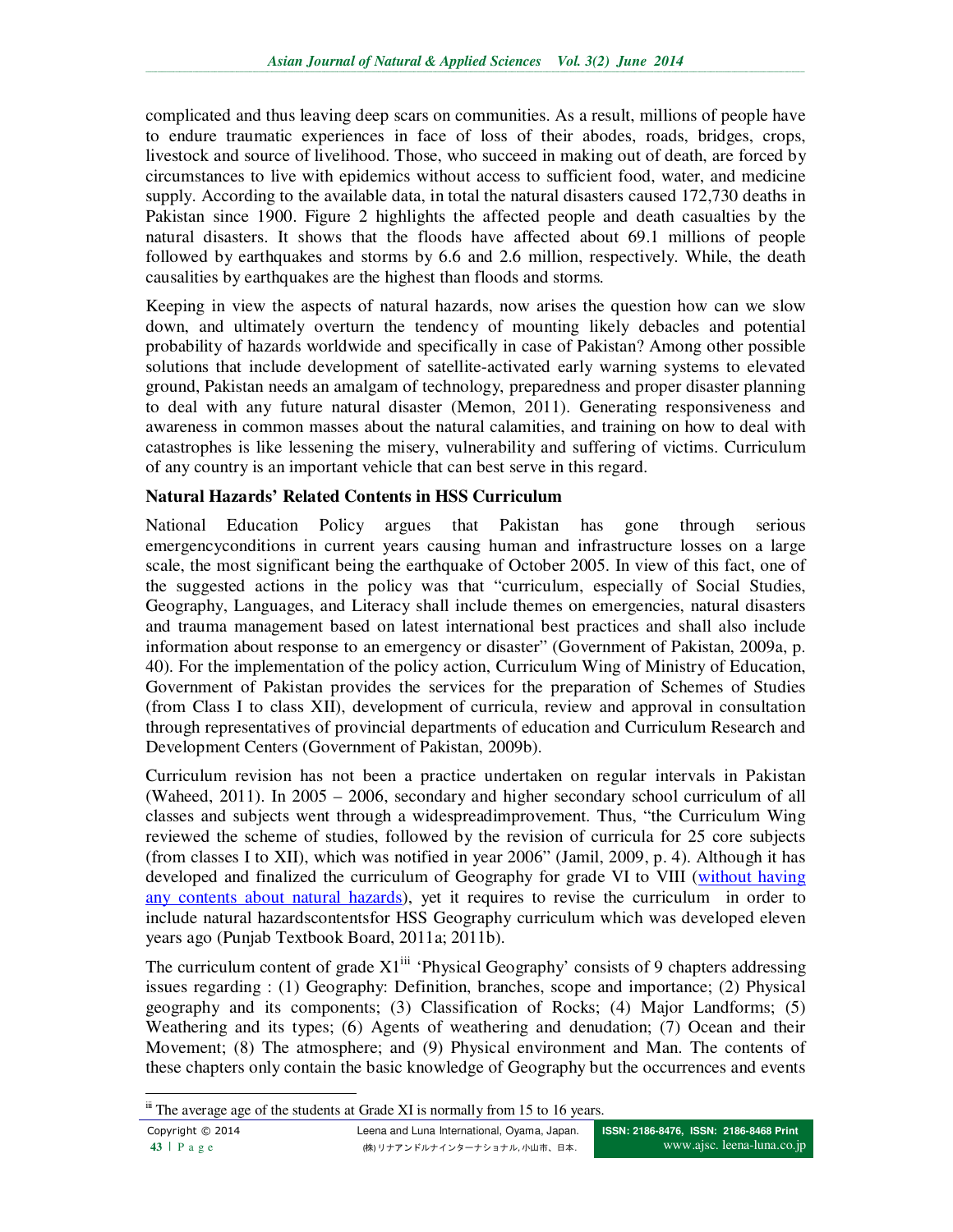of natural hazards, their far reaching socio-economic effects on human life and subsequently the sympathy, resources and efforts required for the rehabilitation of the affected people are not addressedanywhere in the curriculum. The basic knowledge on the concepts such as volcanic rocks, internal and external forces on the earth, structure of cyclones, action of air and running water, sand storm, earthquakes, hot local winds and monsoons are just introduced in the curriculum but the contents related to the destruction of human population, physical and natural resources and infrastructure caused by them are not even introduced. Although normal effects of some of the natural phenomena on human life are described in the document but the severe damages to man are not presented. Surprisingly, there have been 69.1 million people affected by the flood and 142980 persons killed by the earthquake in Pakistan since 1900, such natural disasters are not includedin the curriculum of HSS Geography. Although, the floods (71 times), earthquakes (24 times) and cyclones (23 times) are the most occurring natural disaster since 1900 in the history of Pakistan ((EM-DAT, 2012), the knowledge of causes, effects and strategies to reduce its effects are not being taught to young generation because the present curriculum of geography lacks such contents.

Similarly, even more serious picture is portrayed in the case of grade  $XII<sup>iv</sup>$ , HSS 'Regional Geography' curriculum. It is comprised of 16 chapters including (1) World as general; (2) Continents; (3) Pakistan – location, resources and trade; Geography of (4) China; (5) Japan; (6) Saudi Arabia; (7) Geography of continent Europe; (8) United Kingdom; (9) Geography of continent North America; (10) Geography of United States of America); (11) Geography of continent South America; (12) Geography of Brazil; (13) Geography of continent Africa; (14) Geography of Sudan; (15) Geography of continent Australia; and (16) Geography of continent Antarctica are introduced in the curriculum. All these regions of the world are affected by some type of natural disasters. Pakistan is often hit by earthquakes, floods, storms and landslides. China is prone to floods; Japan faces earthquakes and cyclones; Saudi Arabia often suffers from droughts and sand storms; Europe is hit by extreme weather events (as heavy snowfall in winter and heat waves in summer); North and South America including USA and Brazil by droughts, floods and cyclones; and continent Africa including North and South Sudan by water scarcity, droughts and diseases. Unfortunately, the curriculum of Geography of grade XII does not provide any outline or description of any kind of natural hazards which happen in different parts of the world generally, and in above mentioned regions of the world, especially.

Keeping in view the content analysis, the revision of Geography curriculum is vital for the HSS students because at this age group, the students are more energetic, enthusiastic, keen to learn and they are ready to join the professional education soon after. At this age, human values of welfare, sympathy and support to natural disaster affected people can be inculcated through attaining the affective and desirable objectives of Geography curriculum. It is also in national interest to update the curriculum in order to educate young generation of the country especially in the areaswhich often are hit by natural disasters so that they may be able to cope with the related emergencies in the rapidly changing physical environmental conditions. Hence, the existing curriculum of HSS Geography needs comprehensive review and revision to update and add the knowledge related to natural hazards.

#### **DISCUSSION AND CONCLUSION**

Shortly after the Haiti earthquake Kofi Annan, former Secretary General of the United Nations, and co-recipient of the 2001 Nobel Peace Prize, wrote: "We cannot, of course,

 $\overline{a}$  $\frac{1}{10}$ <sup>iv</sup> The average age of the students at Grade XII is normally from 16 to 17 years.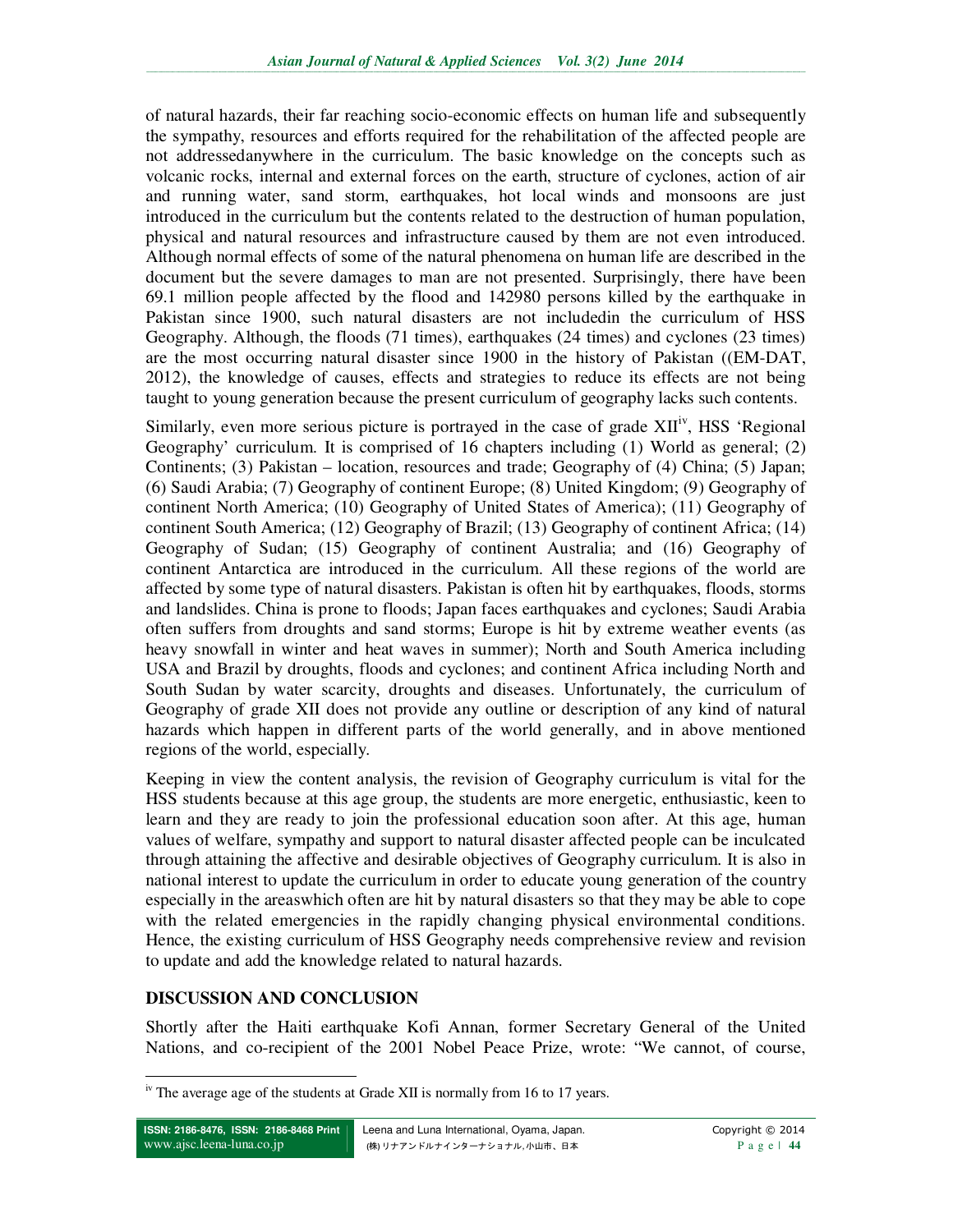prevent natural disasters like the earthquake in Haiti. But we can help fragile states and their populations to overcome the chronic vulnerabilities caused by underdevelopment and longterm neglect (The Guardian, 21 January 2010)." Following the implementation of the UNESCO and United Nations Environment Program International Environmental Education Program, as well as the Belgrade Charter, A Global Framework for Environmental Education, the government of India has initiated various guidelines for Environmental Education Programs at Higher Secondary and Higher Education stages (The Hindu, 2002, cited by Singh, 2007). Although Pakistan has significant geo-political importance in the region, the progress of the country towards education is not encouraging since its independence as compare to that of its neighboring countries (as China and India). Unfortunately, the country is often hit by natural disasters but still natural hazards related education is so far not being provided at HSS which is even compulsory subject in India since grade VIII.

Pakistan has an agriculture base economy. The frequent floods cause a huge loss to economy which takes several years to be normalized. According to IPCC (2007) reports, generally, the frequency of occurrence of more intense rainfall events in many parts of Asia has increased, causing severe floods, landslides, and debris and mud flows, while the number of rainy days and total annual amount of precipitation has decreased (Zhai et al., 1999; Khan et al., 2000; Shrestha et al., 2000; Izrael and Anokhin, 2001; Mirza, 2002; Lal, 2003; Min et al., 2003; Ruosteenoja et al., 2003; Zhai and Pan, 2003; Gruza and Rankova, 2004; Zhai, 2004, cited by Cruz, et al., (IPCC), 2007). The preparation for the future challenges is the responsibility of the Government of Pakistan. The government or people living in the country can't control the natural disasters. However, the government and policy makers may take initiatives to design and implement a new curriculum concerning education about natural hazards and disasters management or include the contents of natural hazards in in curriculum of Geography and this subject may be opted as a compulsory subject at Secondary and Higher Secondary School level. By providing the necessary education related to natural hazards and disasters management at secondary and HSS levels, the human and capital loss can be reduced many folds.

#### **ACKNOWLEDGEMENT**

We acknowlwdge the support of the Higher Education Commission Government of Pakistan for providing PhD scholarship to author 1, 2 and 3 and the University of Sargodha, Pakistan for providing research facilities and computing materials to author 1.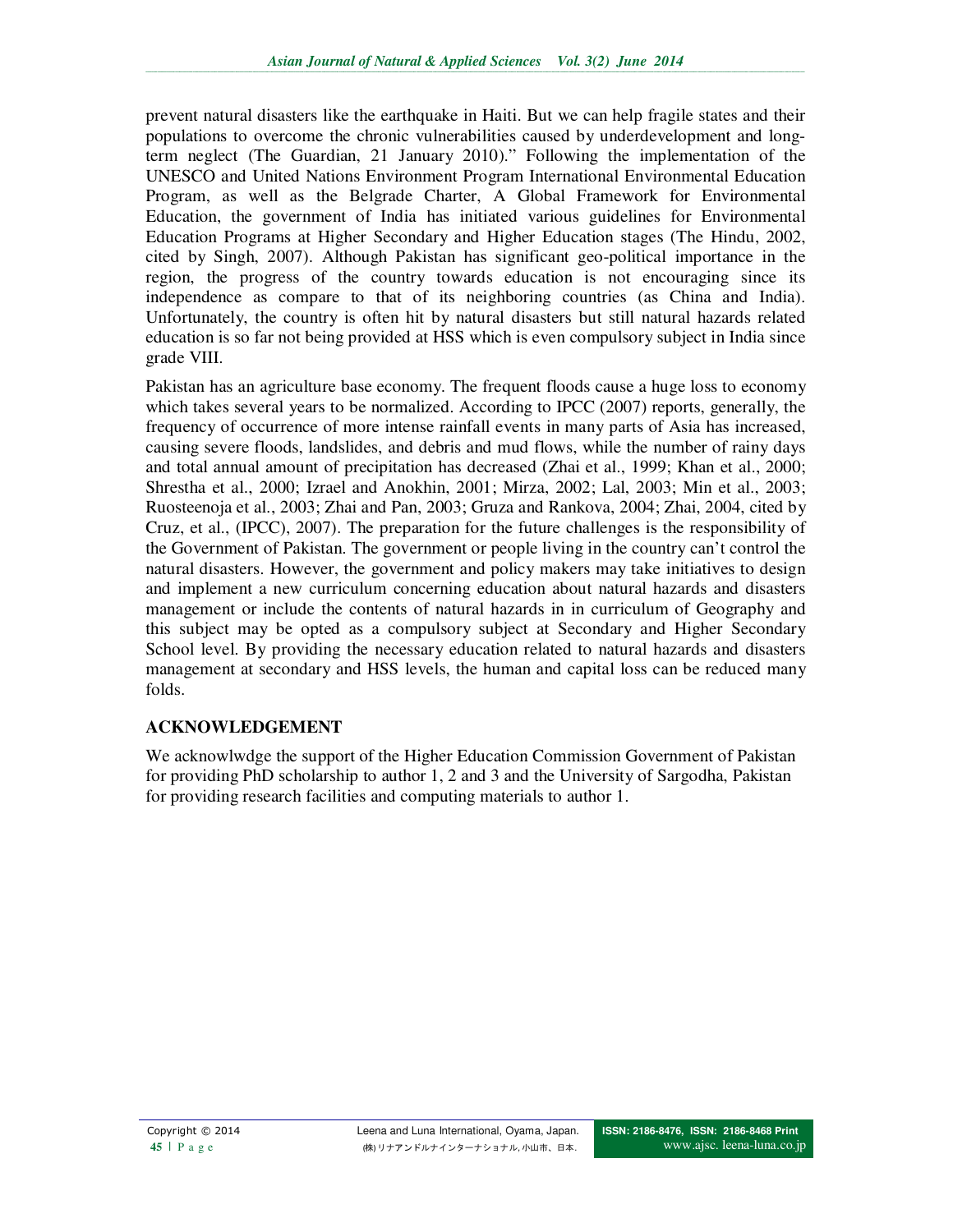#### **REFERENCES**

- [1] Adger, W. N., Agrawala, S., Mirza, M. M. Q., Conde, C., O'Brien, K., Pulhin, J., Pulwarty, R., Smit, B., & Takahashi, K. (2007). .*Assessment of adaptation practices, options, constraints and capacity. Climate Change 2007: Impacts, Adaptation and Vulnerability*. Contribution of Working Group II to the Fourth Assessment Report of the Intergovernmental Panel on Climate Change, M.L. Parry, O.F. Canziani, J.P. Palutikof, P.J. van der Linden and C.E. Hanson, Eds., Cambridge University Press, Cambridge, UK, 717–743.
- [2] Central Board of Secondary Education, India (2003). *Together, Towards, A Safer India Part I: An Introduction to Disaster Management for Class VIII.* First Edition 2003, CBSE, Shiksha Kendra, 2 Community Centre PreetVihar, Delhi – 110092, India.
- [3] Central Board of Secondary Education, India (2006). *Natural Hazards and Disaster Management: A Supplementary Textbook in Geography for Class XI on unit 11 of Natural Hazards and Disasters.* First Edition 2006, CBSE, Shiksha Kendra, 2 Community Centre PreetVihar, Delhi – 110092, India.
- [4] Central Board of Secondary Education India (2006). *Together Towards a Safer India Part III: A Textbook on Disaster Management for Class X.* First Edition 2005, CBSE, Shiksha Kendra, 2 Community Centre PreetVihar, Delhi – 110092, India.
- [5] Cruz, R. V., Harasawa, H., Lal, M., Wu, S., Anokhin, Y., Punsalmaa, B., Honda, Y., Jafari, M., Li, C., &Huu, N. (2007). *Asia. Climate Change 2007: Impacts, Adaptation and Vulnerability. Contribution of Working Group II to the Fourth Assessment Report of the Intergovernmental Panel on Climate Change*, M.L. Parry, O.F. Canziani, J.P. Palutikof, P.J. van der Linden and C.E. Hanson, Eds., Cambridge University Press, Cambridge, UK, 469–506.
- [6] EME-DAT (2012). *The International Disaster Database. Centre for Research on the Epidemiology of Disasters (CRED). Pakistan Country Profile - Natural Disasters – for the period 1900 to 2012* http://www.emdat.be/result-country-profile. Accessed 25 December 2011.
- [7] Government of Pakistan (2009a). *National Education Policy 2009*. Islamabad: Ministry of Education. p. 32–33.
- [8] Government of Pakistan (2009b). *Year book 2008-2009.* Islamabad: Ministry of Education. p. 11–15.
- [9] Grimmond S (2007). Urbanization and global environmental change: local effects of urban warming. *The Geographical Journal,* 173(1): 83–88.
- [10] Gruza, G., &Rankova, E. (2004). *Detection of Changes in Climate State, Climate Variability and Climate Extremity,"* Institute of Global Climate and Ecology, Moscow, *4*:90–93.
- [11] Izrael, Y. A., &Anokhin, Y. A. (2001). *Climate change impacts on Russia. Integrated Environmental Monitoring,*Nauka, Moscow, 112–127 (in Russian with an English abstract).
- [12] Jamil, B. R. (2009). *Curriculum reforms in Pakistan –A glass half full or half empty?*  Seminar presentation of NCERT August 10 – 12, 2009, Delhi, India: 1–27.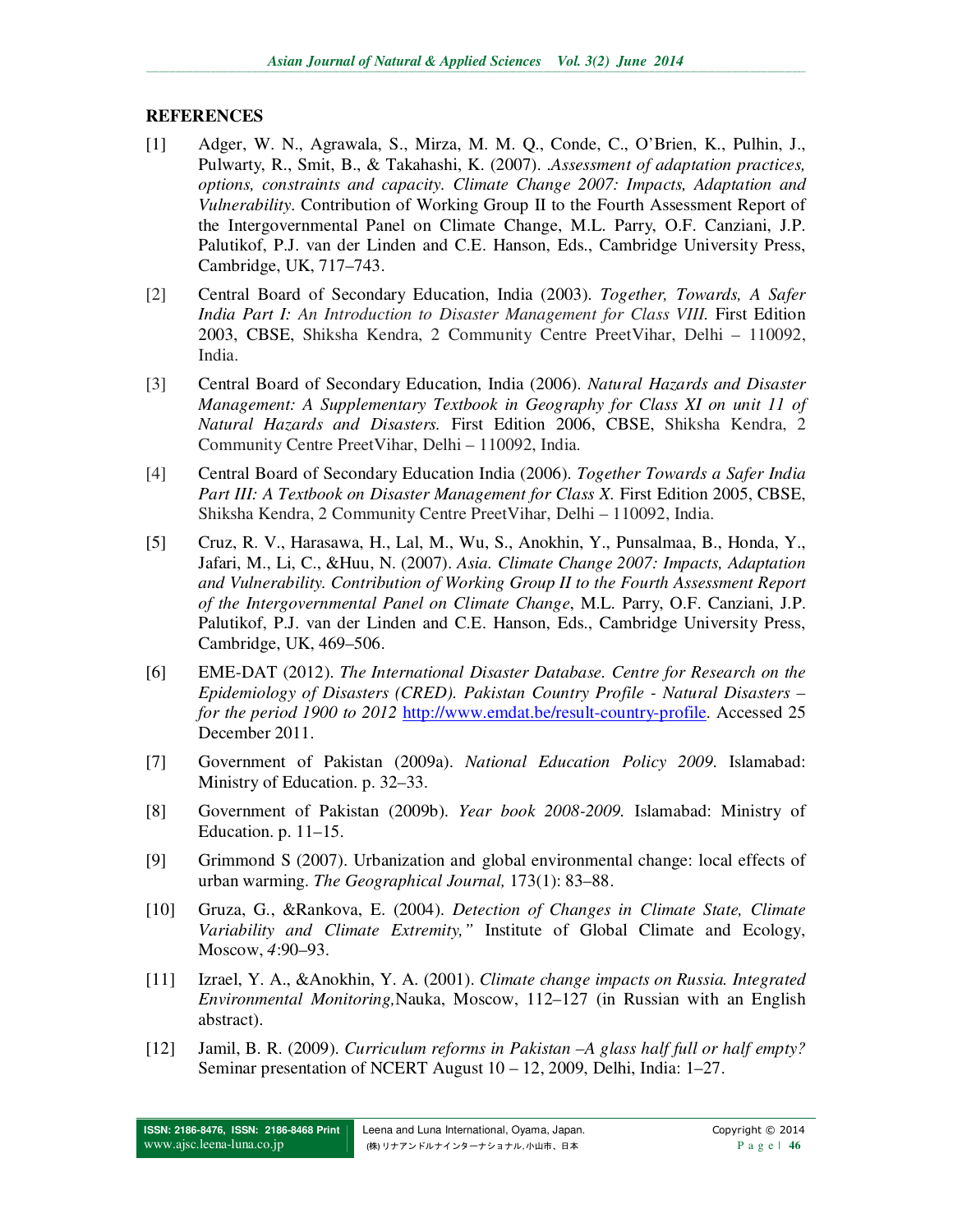- [13] Khan, T. M. A., Singh, O. P., SazedurRahman, M. D. (2000). Recent sea level and sea surface temperature trends along the Bangladesh coast in relation to the frequency of intense cyclones. *Marine Geodesy*, *23*:103–116.
- [14] Lal, M. (2003). Global climate change: India's monsoon and its variability. *Journal of Environmental Studies and Policy,6*:1–34.
- [15] Memon, N. (2011). *Climate Change and Natural Disasters in Pakistan.* Strengthening Participatory Organization (SPO). p. 1–65.
- [16] Min, S. K., Kwon, W. T., Park, E. H., & Choi, Y. (2003). Spatial and temporal comparisons of droughts over Korea with EastAsia. *Int J Climatol,23*:223–233.
- [17] Mirza MQ (2002). Global warming and changes in the probability of occurrence of floods in Bangladesh and implications.*Global Environ Chang*, *12*:127–138.
- [18] Murtaza, N., Mohammed, N., Bhatti, S., Akhtar, S., Harrison, S., & Ferretti, S. (2010). *Pakistan Floods 2010: The DEC Real-Time Evaluation Report.* p. 1–36. http://www.reliefweb.int/node/422482. Accessed 20 November 2011.
- **[19]** Punjab Textbook Board (2011a). *Physical Geography 11.* Lahore: Premier Book House. p. (i)
- [20] Punjab Textbook Board (2011b). *Regional Geography 12*. Lahore: Majid Book Depot, Edition 1:1–188.
- [21] Ruosteenoja, K., Carter, T. R., Jylhä, K., & Tuomenvirta, H. (2003). *Future climate in world regions: an intercomparison of model-based projections for the new IPCC emissions scenarios*. The Finnish Environment 644, Finnish Environment Institute, Helsinki, 83 pp.
- [22] Shrestha, A. B., Wake, C. P., Dibb, J. E., &Mayewski, P. A. (2000). Precipitation fluctuations in the Nepal Himalaya and its vicinity and relationship with some large scale climatological parameters. *Int J Climatol,*20:317–327.
- [23] Singh, R. B. (2007). Current curriculum initiatives and perspectives in education for natural disaster reduction in India.Chapter 23.J.P. Stoltman et al. (eds.), International Perspectives on Natural Disasters: Occurrence, Mitigation, and Consequence. *Advances in Natural and Technological Hazards Research,21*:409–416. DOI:10.1007/978-1-4020-2851-9\_23.
- [24] Svirejeva-Hopkins, A., Schellnhuber, H. J., &Pomaz, V. L. (2004). Urbanized territories as a specific component of the global carbon cycle. *Ecological Modelling,173*(2-3):295–312.
- [25] The Hindu (2002).India prone to natural disasters.*The Hindu, March 24, 2002.*http://hindu.com/2002/03/24/stories/2002032402501000.htm. Accessed 28 December 2011.
- [26] The Nation (2008). Two-third of Pakistan lies on fault lines. The Nation Daily English newspaper of Pakistan.http://www.nation.com.pk/pakistan-news-newspaperdaily-english-online/politics/30-Oct-2008/Twothird-of-Pakistan-lies-on-fault-lines. Accessed 31 January 2012.
- [27] Trenberth, K. E., Jones, P. D., Ambenje, P., Bojariu, R., Easterling, D., Klein Tank, A., Parker, D., Rahimzadeh, F., Renwick, J. A., Rusticucci, M., Soden, B., &Zhai, P.(2007). *Observations: Surface and Atmospheric Climate Change. In: Climate Change 2007:* The Physical Science Basis. Contribution of Working Group I to the